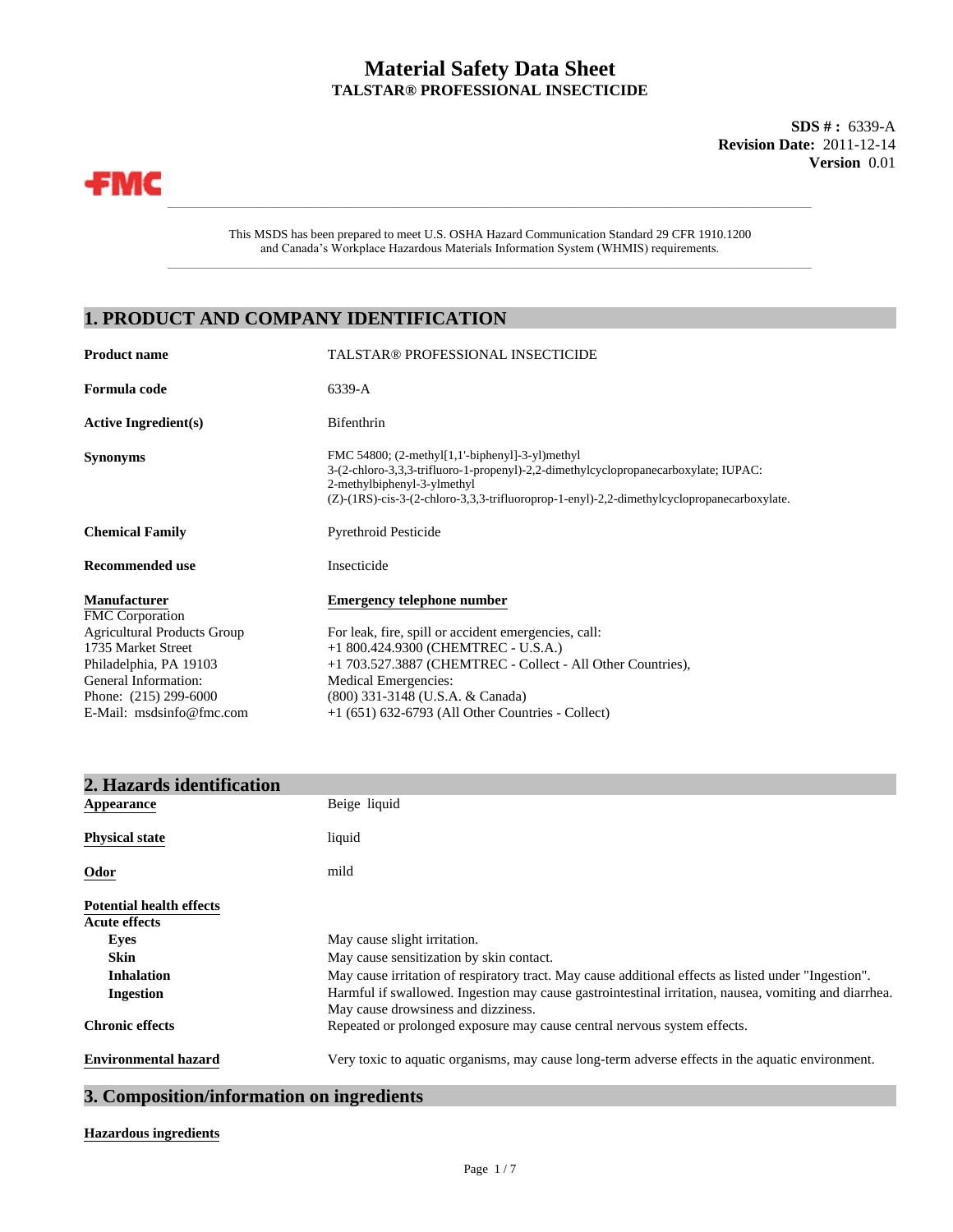| <b>Chemical Name</b> | $S-N0$                 | Weight % |
|----------------------|------------------------|----------|
| Bifenthrin           | 00657<br>$-04-3$       |          |
| Propylene glycol     | --<br>$1 - 55$<br>-- ت | $2-1$    |

# **4. First aid measures**

| Eye contact        | Hold eyes open and rinse slowly and gently with water for 15 to 20 minutes. Remove contact lenses,<br>if present, after the first 5 minutes, then continue rinsing eye. Call a poison control center or doctor<br>for further treatment advice.                               |
|--------------------|-------------------------------------------------------------------------------------------------------------------------------------------------------------------------------------------------------------------------------------------------------------------------------|
| Skin contact       | Take off contaminated clothing. Rinse skin immediately with plenty of water for 15-20 minutes.<br>Call a poison control center or doctor for treatment advice.                                                                                                                |
| Inhalation         | Move person to fresh air. If person is not breathing, call 911 or an ambulance, then give artificial<br>respiration, preferably by mouth-to-mouth, if possible. Call a poison control center or doctor for<br>further treatment advice.                                       |
| Ingestion          | Call a poison control center or doctor immediately for treatment advice. Have person sip a glass of<br>water if able to swallow. Do not induce vomiting unless told to do so by a poison control center or<br>doctor. Do not give anything by mouth to an unconscious person. |
| Notes to physician | This product is a pyrethroid. If large amounts have been ingested, the stomach and intestines should<br>be evacuated. Treatment is symptomatic and supportive. Digestible fats, oils, or alcohol may increase<br>absorption and so should be avoided.                         |

# **5. Fire-fighting measures**

| <b>Flash Point</b><br><b>Method</b>                                               |  | > 100 °C / > 212 °F<br>Tag Closed Cup                                                     |
|-----------------------------------------------------------------------------------|--|-------------------------------------------------------------------------------------------|
| <b>Sensitivity to Mechanical Impact</b><br><b>Sensitivity to Static Discharge</b> |  | not applicable<br>not applicable                                                          |
| Suitable extinguishing media                                                      |  | Foam. Carbon dioxide $(CO_2)$ . Dry chemical. Soft stream or water fog only if necessary. |
| <b>Protective equipment and precautions</b><br>for firefighters                   |  | As in any fire, wear self-contained breathing apparatus and full protective gear.         |
| <b>NFPA</b>                                                                       |  |                                                                                           |
| <b>Health Hazard</b><br>1                                                         |  |                                                                                           |
| <b>Flammability</b>                                                               |  |                                                                                           |
| $\overline{0}$<br><b>Stability</b>                                                |  |                                                                                           |
| <b>Special Hazards</b><br>$\overline{\phantom{0}}$                                |  |                                                                                           |

# **6. Accidental release measures**

| <b>Personal precautions</b>      | Isolate and post spill area. Wear suitable protective clothing, gloves and eye/face protection. For<br>personal protection see section 8.                                                                                                                                                                                                                                      |
|----------------------------------|--------------------------------------------------------------------------------------------------------------------------------------------------------------------------------------------------------------------------------------------------------------------------------------------------------------------------------------------------------------------------------|
| <b>Environmental precautions</b> | Keep people and animals away from and upwind of spill/leak. Keep material out of lakes, streams,<br>ponds, and sewer drains.                                                                                                                                                                                                                                                   |
| <b>Methods for containment</b>   | Dike to prevent runoff.                                                                                                                                                                                                                                                                                                                                                        |
| Methods for cleaning up          | Absorb with earth, sand or other non-combustible material and transfer to containers for later<br>disposal. Clean and neutralize spill area, tools and equipment by washing with bleach water and<br>soap. Absorb rinsate and add to the collected waste. Waste must be classified and labeled prior to<br>recycling or disposal. Dispose of waste as indicated in Section 13. |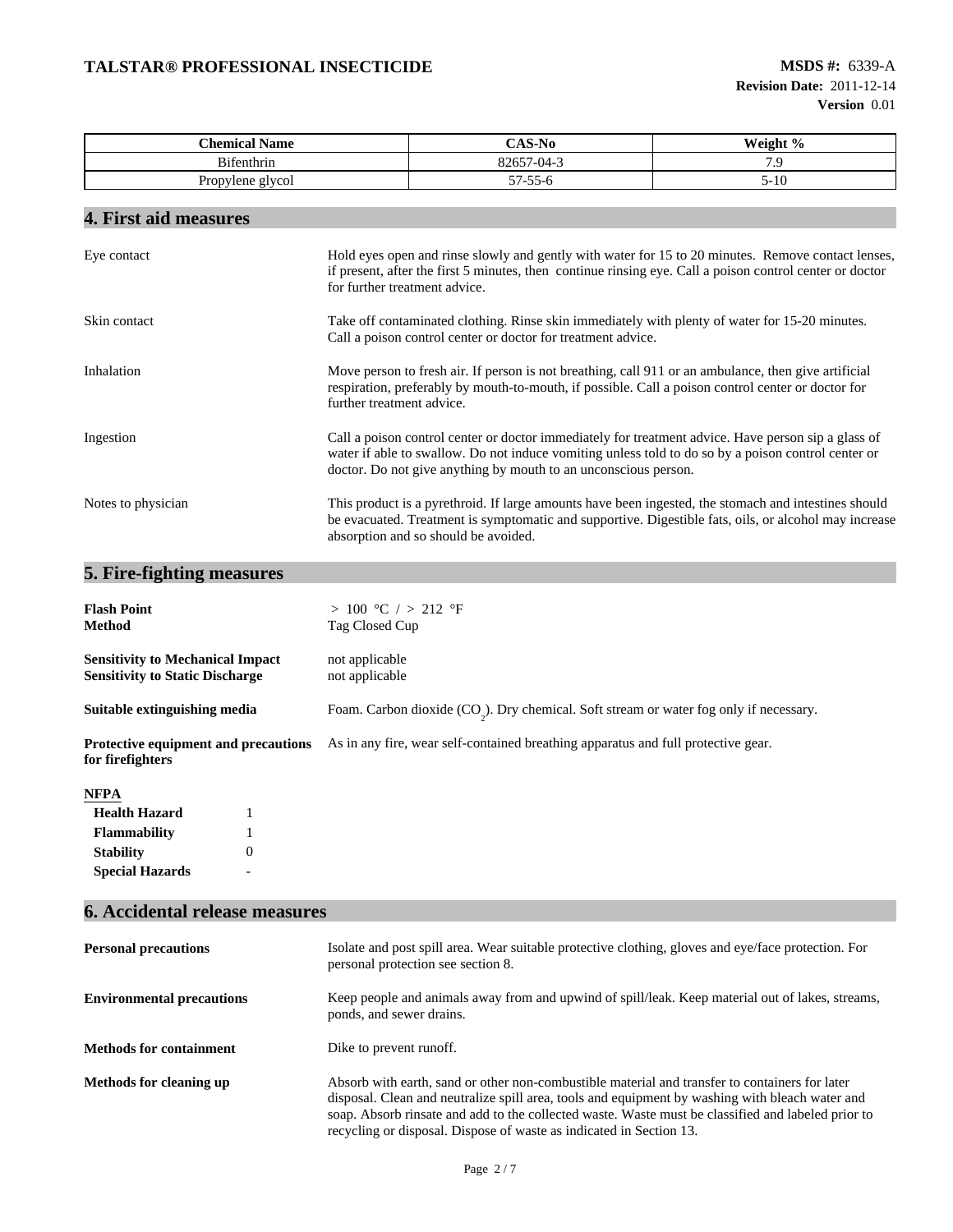| Other                   | For further clean-up instructions call FMC Emergency Hotline number listed in Section 1 "Product"<br>and Company Identification" above.                                                          |  |
|-------------------------|--------------------------------------------------------------------------------------------------------------------------------------------------------------------------------------------------|--|
| 7. Handling and storage |                                                                                                                                                                                                  |  |
| <b>Handling</b>         | Do not contaminate other pesticides, fertilizers, water, food or feed by storage or disposal.                                                                                                    |  |
| <b>Storage</b>          | Keep in a dry, cool and well-ventilated place. Keep away from open flames, hot surfaces and sources<br>of ignition. Keep out of reach of children and animals. Store in original container only. |  |

# **8. Exposure controls/personal protection**

#### **Exposure guidelines**

| <b>Chemical Name</b> | <b>British Columbia</b> | <b>Duebec</b> | <b>Ontario TWAEV</b>                  | <b>\lberta</b> |
|----------------------|-------------------------|---------------|---------------------------------------|----------------|
| Propylene glycol     |                         |               | TWA: 10 mg/m <sup>3</sup> TWA: 50 ppm |                |
| 57-55-6              |                         |               | TWA: $155 \text{ me/m}^3$             |                |

#### **Occupational exposure controls**

| <b>Engineering measures</b>          | Apply technical measures to comply with the occupational exposure limits, When working in<br>confined spaces (tanks, containers, etc.), ensure that there is a supply of air suitable for breathing and<br>wear the recommended equipment.                                                                                 |  |
|--------------------------------------|----------------------------------------------------------------------------------------------------------------------------------------------------------------------------------------------------------------------------------------------------------------------------------------------------------------------------|--|
| <b>Personal Protective Equipment</b> |                                                                                                                                                                                                                                                                                                                            |  |
| <b>General Information</b>           | If the product is used in mixtures, it is recommended that you contact the appropriate protective<br>equipment suppliers, These recommendations apply to the product as supplied                                                                                                                                           |  |
| <b>Respiratory protection</b>        | For dust, splash, mist or spray exposures wear a filtering mask.                                                                                                                                                                                                                                                           |  |
| <b>Eye/face protection</b>           | For dust, splash, mist or spray exposure, wear chemical protective goggles or a face-shield.                                                                                                                                                                                                                               |  |
| Skin and body protection             | Wear long-sleeved shirt, long pants, socks, shoes, and gloves.                                                                                                                                                                                                                                                             |  |
| <b>Hand protection</b>               | Protective gloves                                                                                                                                                                                                                                                                                                          |  |
|                                      |                                                                                                                                                                                                                                                                                                                            |  |
| <b>Hygiene measures</b>              | Clean water should be available for washing in case of eye or skin contamination. Wash skin prior to<br>eating, drinking, chewing gum or using tobacco. Shower or bathe at the end of working. Remove and<br>wash contaminated clothing before re-use. Launder work clothing separately from regular household<br>laundry. |  |

## **9. Physical and chemical properties**

#### **9.1 Information on basic physical and chemical properties**

| Appearance                 | Beige liquid                       |
|----------------------------|------------------------------------|
| Color                      | Beige                              |
| <b>Physical state</b>      | liquid                             |
| Odor                       | mild                               |
| pН                         | 6.7                                |
| <b>Melting Point/Range</b> | No information available           |
| <b>Freezing point</b>      | No information available           |
| <b>Boiling Point/Range</b> | not applicable                     |
| <b>Flash Point</b>         | > 100 °C / > 212 °F Tag Closed Cup |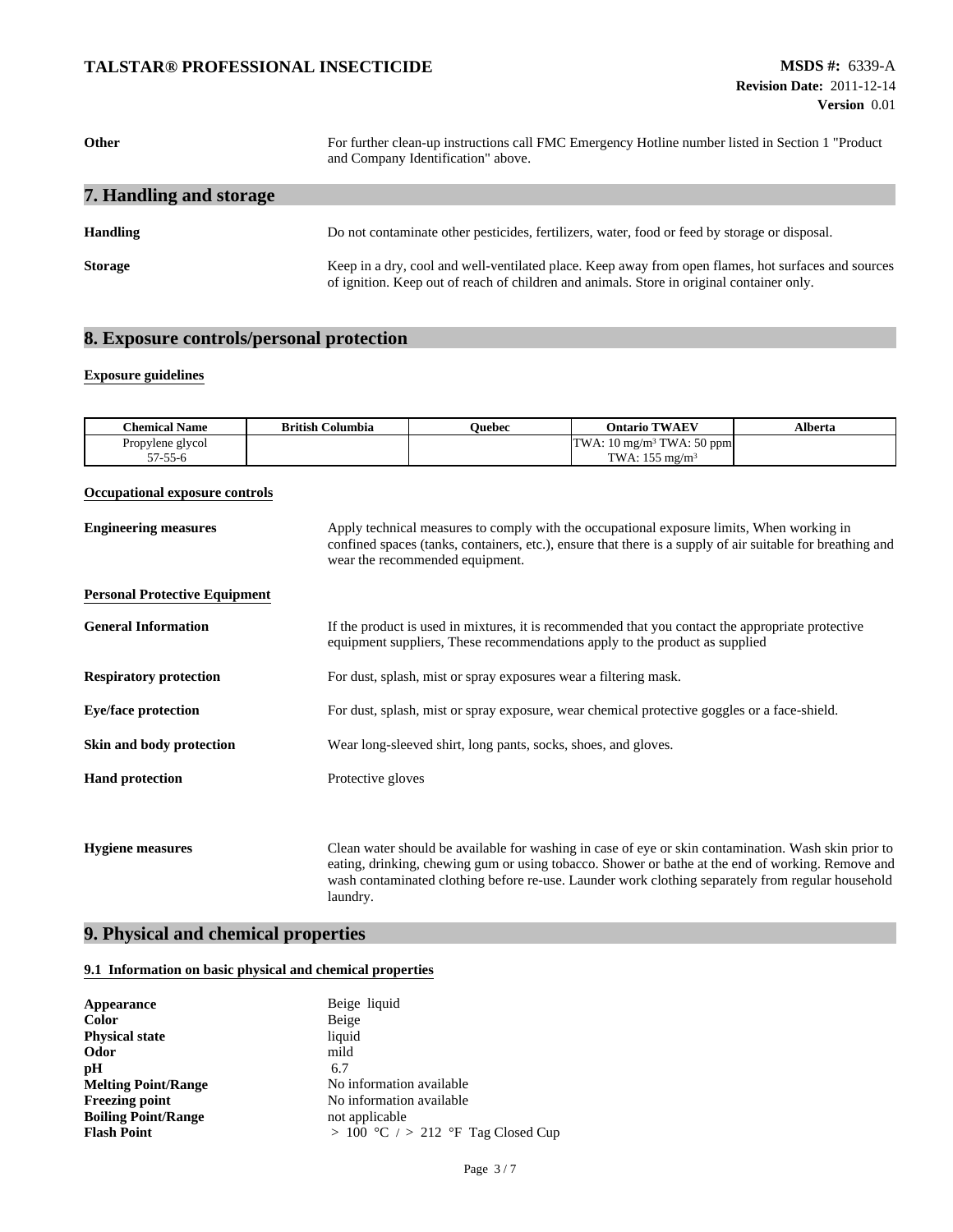| <b>Evaporation rate</b>         | not applicable           |
|---------------------------------|--------------------------|
| <b>Autoignition Temperature</b> | not applicable           |
| Vapor pressure                  | not applicable           |
| Vapor density                   | No information available |
| <b>Density</b>                  | $8.53$ lb/gal            |
| <b>Specific Gravity</b>         | 1.024 @ 20 °C            |
| <b>Water solubility</b>         | Dispersible in water     |
| <b>Percent volatile</b>         | No information available |
| <b>Partition coefficient:</b>   | not applicable           |
| <b>Viscosity</b>                | No information available |
| <b>Oxidizing properties</b>     | not applicable           |

**9.2 Other information**

# **10. Stability and reactivity**

| <b>Stability</b>                        | Stable under recommended storage conditions.                            |
|-----------------------------------------|-------------------------------------------------------------------------|
| <b>Conditions to avoid</b>              | Heat, flames and sparks                                                 |
| <b>Hazardous decomposition products</b> | Carbon oxides, Hydrogen chloride, Hydrogen fluoride, Chlorine, Fluorine |
| Hazardous polymerization                | Hazardous polymerization does not occur                                 |

# **11. Toxicological information**

| Eve contact<br><b>Skin contact</b><br><b>Ingestion</b>     | Expected to be practically non-irritating, (rabbit)<br>Non-irritating during normal use, (rabbit)<br>Large doses of bifenthrin ingested by laboratory animals produced signs of toxicity including<br>convulsions, tremors and bloody nasal discharge. |  |  |
|------------------------------------------------------------|--------------------------------------------------------------------------------------------------------------------------------------------------------------------------------------------------------------------------------------------------------|--|--|
| <b>LD50 Dermal</b><br>LD50 Oral<br><b>LC50</b> Inhalation: | $> 2,000$ mg/kg (rabbit)<br>632 mg/kg (rat)<br>11.58 mg/L 1 hr (rat)                                                                                                                                                                                   |  |  |
| <b>Sensitization</b>                                       | Bifenthrin: May cause sensitization by skin contact.                                                                                                                                                                                                   |  |  |
| <b>Chronic Toxicity - Other Ingredient(s)</b>              |                                                                                                                                                                                                                                                        |  |  |
| <b>Chronic Toxicity</b>                                    | Repeated or prolonged exposure may cause central nervous system effects.                                                                                                                                                                               |  |  |
| Carcinogenicity                                            | Bifenthrin: Not recognized as carcinogenic by Research Agencies (IARC, NTP, OSHA, ACGIH).<br>Did not show carcinogenic effects in animal experiments.                                                                                                  |  |  |
| <b>Mutagenicity</b>                                        | Bifenthrin: Not genotoxic                                                                                                                                                                                                                              |  |  |
| <b>Neurological Effects</b>                                | Tremors were associated with chronic exposure of laboratory animals to bifenthrin, which may<br>disappear with continued exposure                                                                                                                      |  |  |
| <b>Developmental Toxicity</b>                              | Bifenthrin: Not teratogenic in animal studies.                                                                                                                                                                                                         |  |  |
| <b>Target Organ Effects</b>                                | Bifenthrin: A slight increase in male mouse urinary bladder tumors at the highest dose was probably<br>not of toxicological concern.                                                                                                                   |  |  |
| <b>Chronic Toxicity - Other Ingredient(s)</b>              | Repeated overexposure to propylene glycol can produce central nervous system depression,<br>hemolysis and minimal kidney damage.                                                                                                                       |  |  |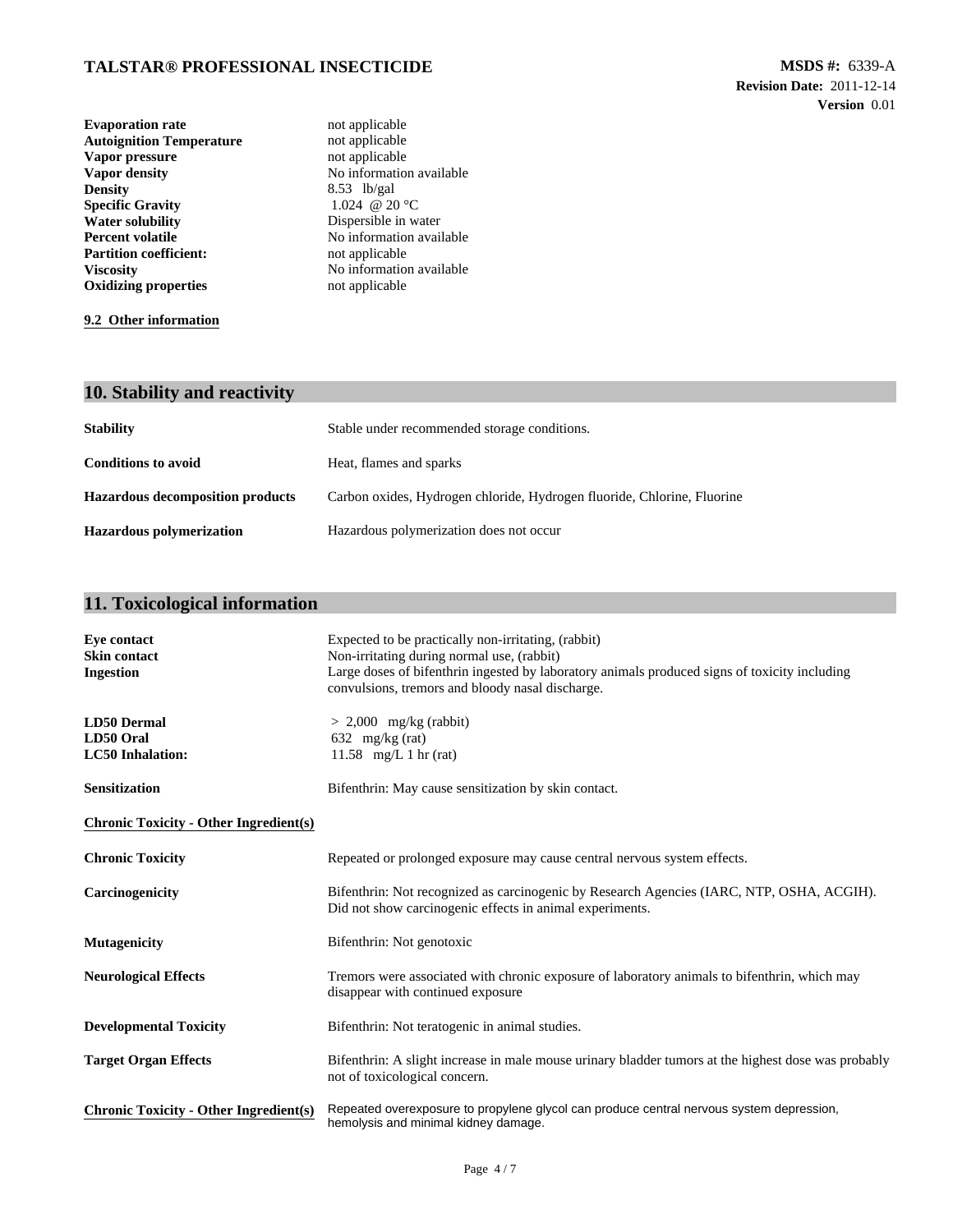# **12. Ecological information**

#### **Ecotoxicity**

#### **Bifenthrin (82657-04-3)**

| <b>Active Ingredient(s)</b> | <b>Duration</b> | <b>Species</b>    | <b>Value</b>  | <b>Units</b> |
|-----------------------------|-----------------|-------------------|---------------|--------------|
| <b>Bifenthrin</b>           | EC50            | Aquatic organisms | $0.11 - 0.57$ | $\mu$ g/L    |
| <b>Bifenthrin</b>           | 96 h LC50       | Fish              | $0.1 - 2.0$   | $\mu$ g/L    |
| <b>Bifenthrin</b>           | LD50 Oral       | Bobwhite quail    | $-1800$       | mg/kg        |
| <b>Bifenthrin</b>           | LD50 Oral       | Mallard duck      | >2150         | mg/kg        |
| <b>Bifenthrin</b>           | LD50            | Bee               | U. 1          | $\mu$ g/bee  |

| <b>Chemical Name</b> | Toxicity to algae    | Toxicity to fish             | <b>Toxicity to microorganisms</b> | <b>Toxicity to daphnia and other</b><br>aquatic invertebrates |
|----------------------|----------------------|------------------------------|-----------------------------------|---------------------------------------------------------------|
| Propylene glycol     | 19000 mg/L EC50 96 h | LC50 51600 mg/L              |                                   | $EC50$ > > 10000 mg/L 24 h                                    |
|                      | (Pseudokirchneriella | Oncorhynchus mykiss 96 h     |                                   | $EC50$ > > 1000 mg/L 48 h                                     |
|                      | subcapitata)         | $LC5041 - 47$ mL/L           |                                   |                                                               |
|                      |                      | Oncorhynchus mykiss 96 h     |                                   |                                                               |
|                      |                      | $LC50$ 51400 mg/L Pimephales |                                   |                                                               |
|                      |                      | promelas 96 h LC50 710 mg/L  |                                   |                                                               |
|                      |                      | Pimephales promelas 96 h     |                                   |                                                               |

#### **Environmental Fate**

| <b>Active Ingredient(s)</b> | <b>Type of Test</b>           | <b>Result</b>                                           |
|-----------------------------|-------------------------------|---------------------------------------------------------|
| Bifenthrin                  | Bioconcentration factor (BCF) | 1709                                                    |
| Bifenthrin                  | Half-life in soil             | $\sim$ 85 days                                          |
| Bifenthrin                  | log Pow                       | 6.6                                                     |
| Bifenthrin                  | Mobility in soil              | Not expected to reach groundwater                       |
| Bifenthrin                  | Stability in water            | Stable to hydrolysis over a wide range of pH<br>values. |

# **13. Disposal considerations**

| Waste disposal methods             | Improper disposal of excess pesticide, spray mixture, or rinsate is prohibited. If these wastes cannot<br>be disposed of by use according to label instructions, contact appropriate disposal authorities for<br>guidance. |
|------------------------------------|----------------------------------------------------------------------------------------------------------------------------------------------------------------------------------------------------------------------------|
| Contaminated packaging             | Containers must be disposed of in accordance with local, state and federal regulations. Refer to the<br>product label for container disposal instructions.                                                                 |
| <b>14. Transport information</b>   |                                                                                                                                                                                                                            |
| $\underline{\mathbf{DOT}}$         | This material is not a hazardous material as defined by U.S. Department of Transportation at 49 CFR<br>Parts 100 through 185.                                                                                              |
| <b>Packaging Type</b>              | Bulk, Non-Bulk                                                                                                                                                                                                             |
| <b>TDG</b><br>Proper shipping name | Environmentally hazardous substance, liquid, n.o. s.                                                                                                                                                                       |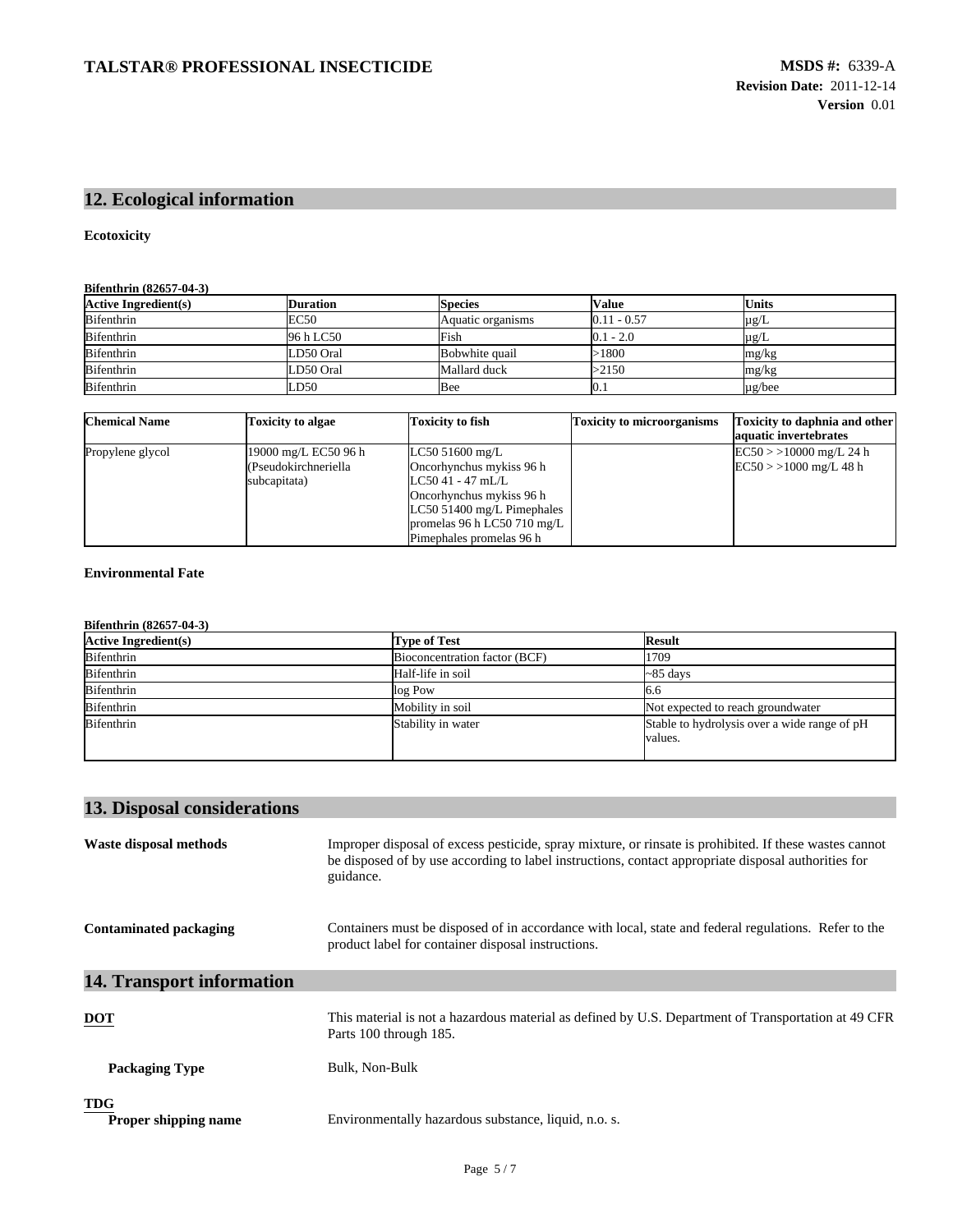| <b>Hazard Class</b>         | 9                                                                                  |  |  |
|-----------------------------|------------------------------------------------------------------------------------|--|--|
| UN/ID No                    | UN3082                                                                             |  |  |
| Packing group               | III                                                                                |  |  |
| <b>Marine pollutant</b>     | Bifenthrin.                                                                        |  |  |
| <b>Description</b>          | UN3082, Environmentally hazardous substance, liquid, n.o.s. (Bifenthrin), 9 PG III |  |  |
| <b>ICAO/IATA</b>            |                                                                                    |  |  |
| UN/ID No                    | <b>UN3082</b>                                                                      |  |  |
| <b>Proper shipping name</b> | Environmentally hazardous substance, liquid, n.o. s.                               |  |  |
| <b>Hazard Class</b>         | 9                                                                                  |  |  |
| Packing group               | Ш                                                                                  |  |  |
| <b>Marine pollutant</b>     | Bifenthrin                                                                         |  |  |
| <b>Description</b>          | UN3082, Environmentally hazardous substance, liquid, n.o.s. (Bifenthrin) 9 PG III  |  |  |
| <b>Limited quantity</b>     | $30 \text{ kg}$ G                                                                  |  |  |
| <b>IMDG/IMO</b>             |                                                                                    |  |  |
| Proper shipping name        | Environmentally hazardous substance, liquid, n.o. s.                               |  |  |
| <b>Hazard Class</b>         | 9                                                                                  |  |  |
| UN/ID No                    | <b>UN3082</b>                                                                      |  |  |
| Packing group               | Ш                                                                                  |  |  |
| EmS <sub>No.</sub>          | $F-A, S-F$                                                                         |  |  |
| <b>Marine pollutant</b>     | Bifenthrin                                                                         |  |  |
| <b>Description</b>          | UN3082, Environmentally hazardous substance, liquid, n.o.s. (Bifenthrin), 9 PG III |  |  |

## **15. Regulatory information**

#### **U.S. Federal Regulations**

#### **SARA 313**

Section 313 of Title III of the Superfund Amendments and Reauthorization Act of 1986 (SARA). This product contains a chemical or chemicals which are subject to the reporting requirements of the Act and Title 40 of the Code of Federal Regulations, Part 372

|            |            | Weight % | - Threshold Values<br>$\mathbf{0}$ |
|------------|------------|----------|------------------------------------|
| Bifenthrin | 82657-04-3 | .        | 1.U                                |

#### **SARA 311/312 Hazard Categories**

| <b>Acute Health Hazard</b>               | Yes |
|------------------------------------------|-----|
| Chronic Health Hazard                    | Yes |
| <b>Fire Hazard</b>                       | no  |
| <b>Sudden Release of Pressure Hazard</b> | no  |
| <b>Reactive Hazard</b>                   | no  |

#### **CERCLA**

This material, as supplied, does not contain any substances regulated as hazardous substances under the Comprehensive Environmental Response Compensation and Liability Act (CERCLA) (40 CFR 302) or the Superfund Amendments and Reauthorization Act (SARA) (40 CFR 355). There may be specific reporting requirements at the local, regional, or state level pertaining to releases of this material.

#### **International Regulations**

**Mexico - Grade** Slight risk, Grade 1